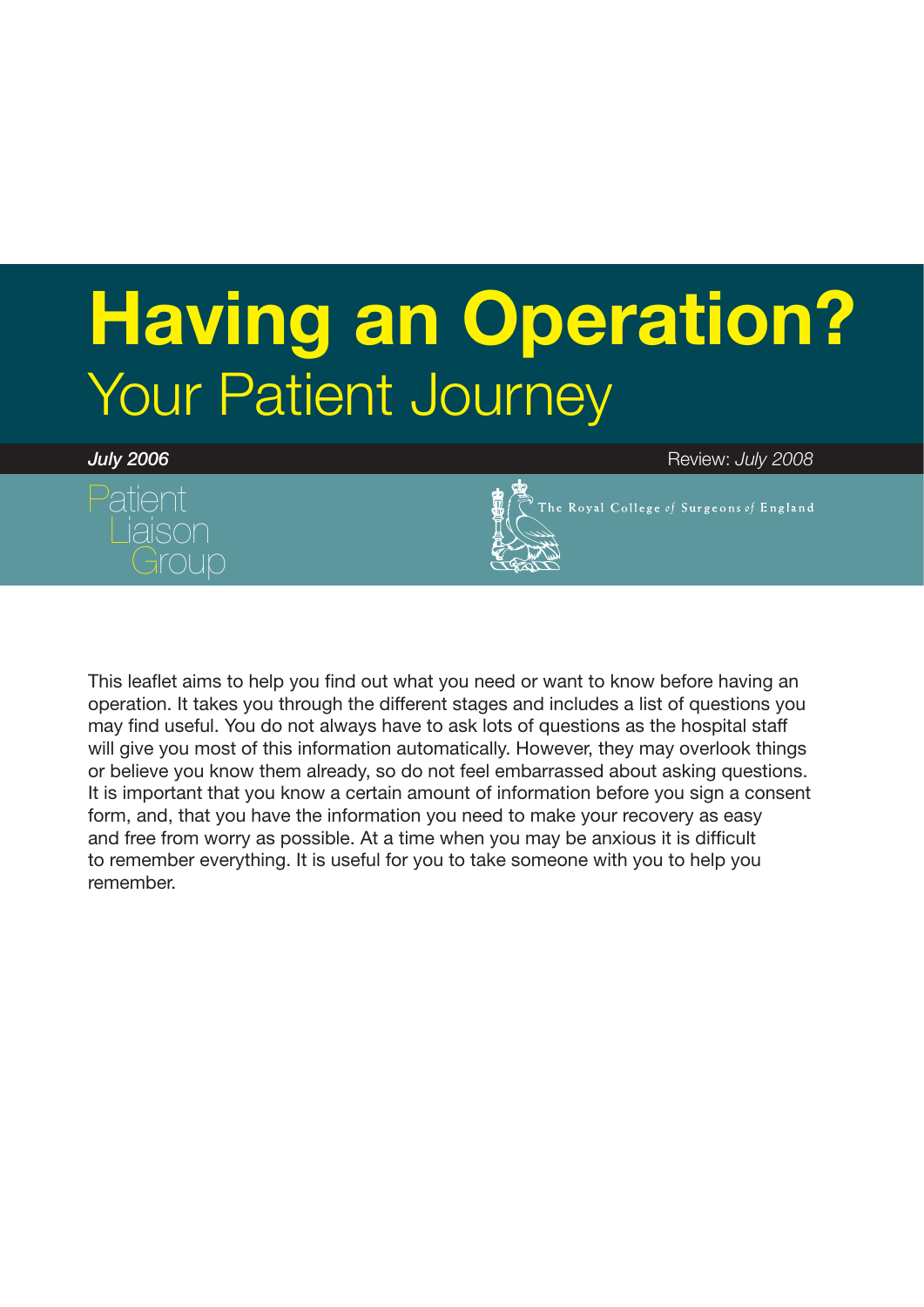### **Outpatient appointment/first consultation/second consultation**

You should be given information on and the opportunity to ask questions about: Why an operation is needed. What the different treatment options are and their benefits, possible risks and side effects. Who will be involved – who may perform the operation and other people in the team. Where the procedure will take place, and if it will be a day case or a longer stay in hospital. How the operation will be done. What type of anaesthetic will be used – regional, local or general. When the operation is likely to take place and waiting list information.

You may be given a copy of the first part of the consent form to take away and read, as well as some information on your treatment. Some tests may be arranged for you or even done at this stage. You will need to know if you can drive after them. You may have your operation booked or be asked to return for a further consultation.

# 1 N

### **Pre-admission check for your booked operation (if necessary)**

You may need to have various tests at this stage. Make sure that you know the results of any previous tests. You may be given information about pain control. You should be given clear instructions about whether you need to stop eating and drinking, and, if you have to stop taking any or all of your medicines, before coming into hospital. You need to know how long your stay in hospital is likely to be and what to bring with you. At any stage from now on you will be asked to sign the second part of the consent form giving your permission for the operation to take place, showing you understand what is to be done and that you still wish to proceed. Make sure you are given the opportunity to discuss any concerns and to ask any questions you still have before doing so.

# $\bigcup$

### **Admission to hospital**

You will meet the nurses who will care for you and be told their names. You should feel free to ask any questions or discuss any concerns with the ward staff.

You will be asked to give important information about your medical history, including medication and allergies…possibly more than once, by the staff.

You will also be asked what name you like to be called during your stay.

Ask which ward you will return to after the operation (it may not be the same one that you are admitted to). If you are still uncertain about your operation you should ask to see one of the surgical team. If you have not signed the second part of your consent form yet you will be asked to do so by a member of the team. You will be confirming you understand what is to be done and that you still wish to proceed. As you meet various healthcare professionals during your stay, do not be afraid to ask who they are and what role they will have in your care. Before your operation you will see an anaesthetist, who will be giving your anaesthetic, and, advice about any pain and how it will be controlled after your operation

# $\begin{array}{c} \bullet \\ \bullet \end{array}$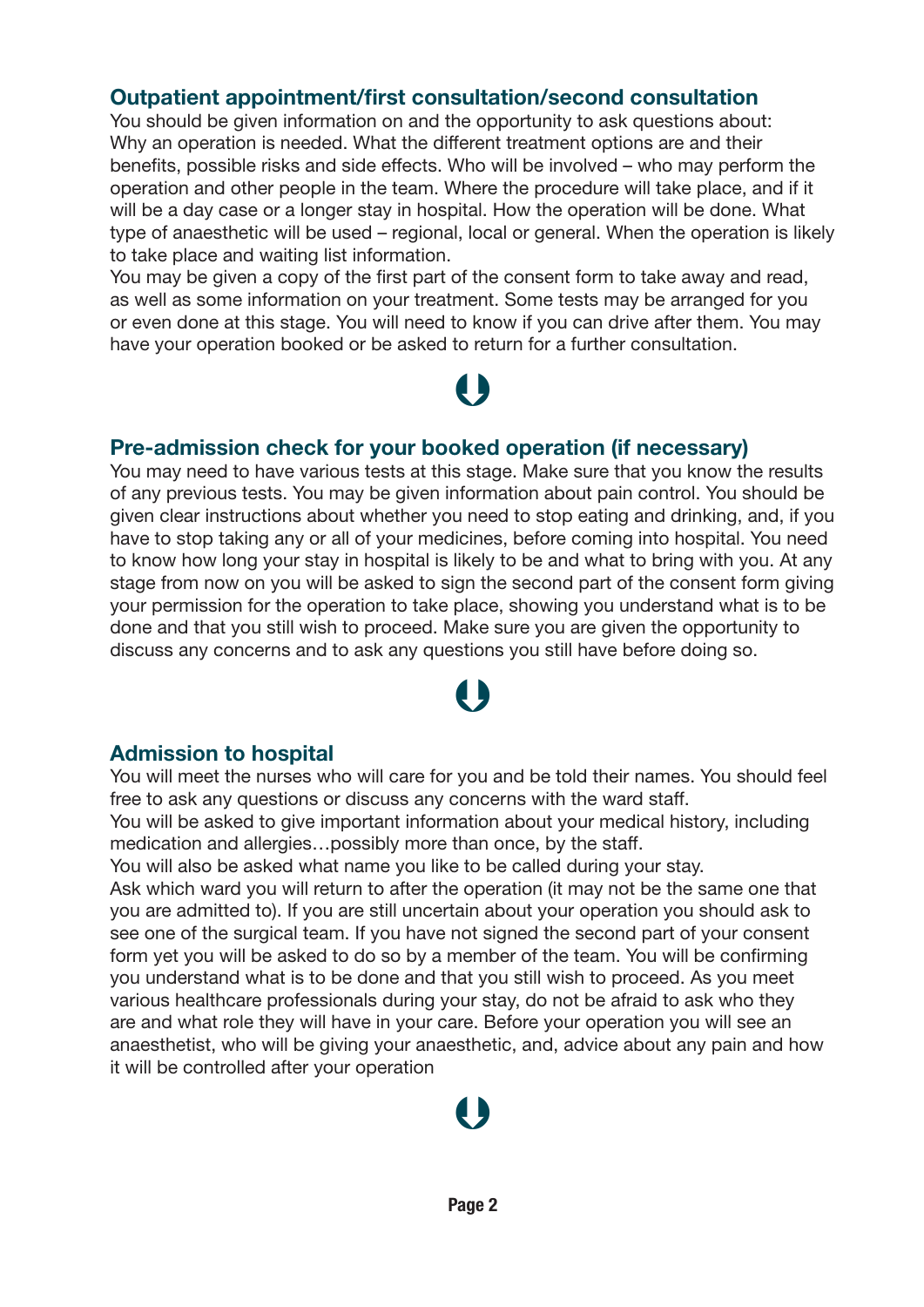#### **Immediately after the operation**

You will be told how the operation went. You should ask if what was planned to be done was achieved. You need to let the medical staff know if you are in any discomfort. You may be given more pain control information and medication.

You should be told what you can and cannot do and information about your recovery. You may be seen by a physiotherapist or occupational therapist if this is necessary. You should feel free to ask any questions or discuss any concerns with the ward staff and members of the surgical team. As you recover it is important that you are clear about what has been done and what is the next move.

# $\bigcup$

### **Discharge from hospital**

You should be given advice about your recovery at home. Make sure that you ask any questions you may have so that you know when to resume normal activities such as work, exercise, driving, housework and sexual intimacy. You will usually be given a contact number if you have any concerns once you are home. You will be told when your follow-up will be and if it is at the hospital or with your GP. If you have had tissues or organs removed make sure that you know when you will be told the results of any tests done on them.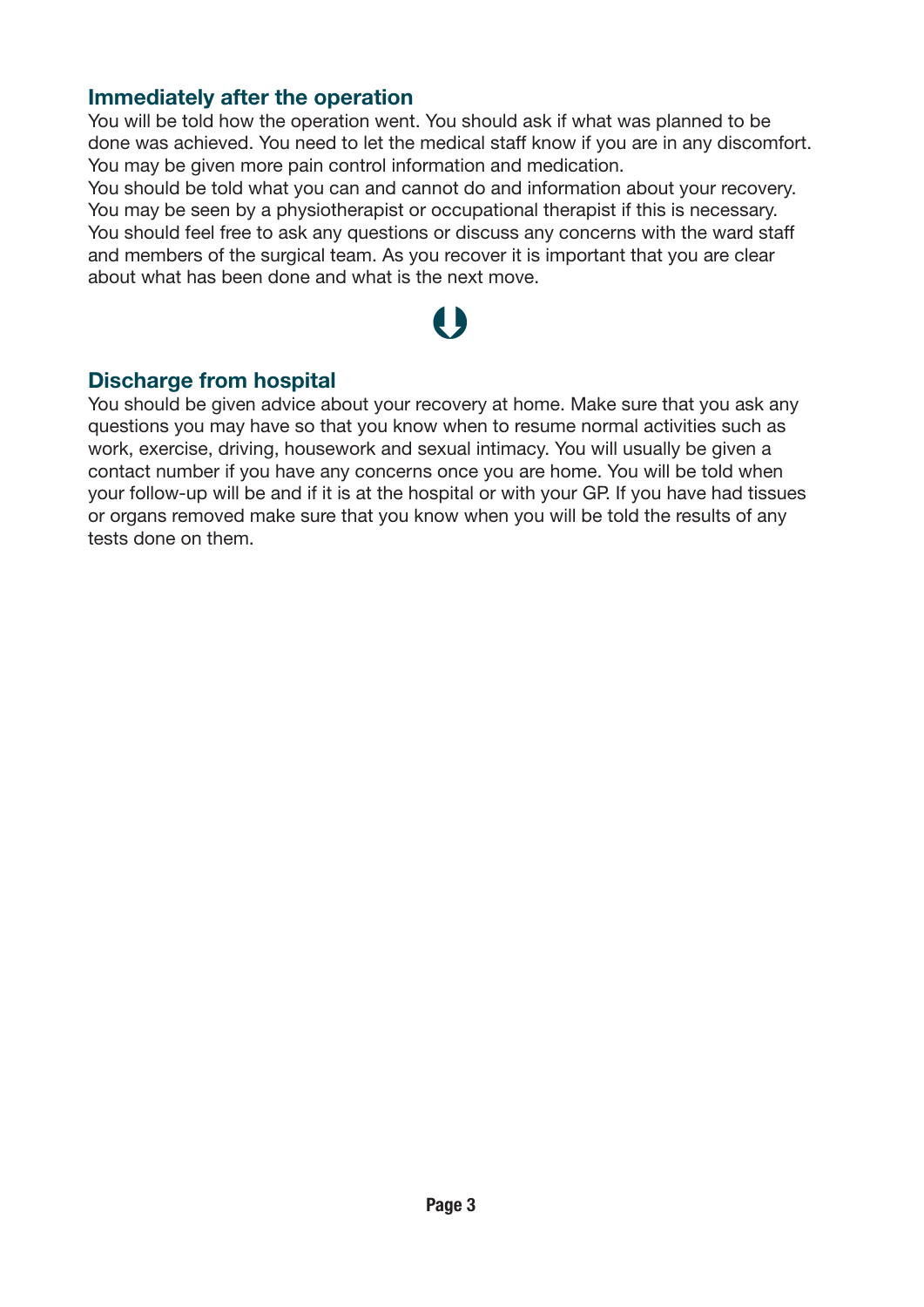### **QUESTION PROMPT SHEET**

*(You may find it helpful to use this question prompt sheet at consultations to note information given, what else you need to ask or to write your own questions.)*

#### During your first consultation and before admission to hospital

- > What is my diagnosis and why do I need to have an operation?
- > What different types of treatment are available for my condition?
- > What are the benefits, side effects and risks of each of these treatments?
- > Do I have a choice of where the operation will take place?
- > Who will perform the operation?
- > What exactly does the surgery involve and how long will the operation take?
- > Will I need a local, regional or general anaesthetic?
- > Will I need any stitches and will there be any scarring?
- > How long is the waiting list for this operation?
- > How much notice will I have before coming into hospital?
- > How long before the operation will I need to stop eating and drinking?
- > How long will I need to stay in hospital?
- > What will I need to bring into hospital with me?
- > How long will it take to recover and get back to normal?
- > Will I need time off work and, if so, for how long? How will I get a sick note?
- > Will I be given a copy of the consent form and when will I give consent?
- > Where can I get more information on my condition, and, on the team looking after me?
- > What should I do if I want a second opinion?
- > Will I see you when I am in hospital?
- > When will I know if the operation is a success?
- > If there are problems with the operation how will it be sorted? And who will tell me about it?
- > Is there anything else you think I should know?

### Remember however that you may get information on the internet.

Here are some useful sites to explore

www.rcseng.ac.uk/patient\_information/internet\_sources

www.patient.co.uk

www.patientinformation.org.uk

www.rcoa.ac.uk – information for patients about anaesthetics

www.prodigy.nhs.uk.PILs

www.bma.org.uk – Public Healthcare Information Section

www.nhsdirect.nhs.uk

www.besttreatments.co.uk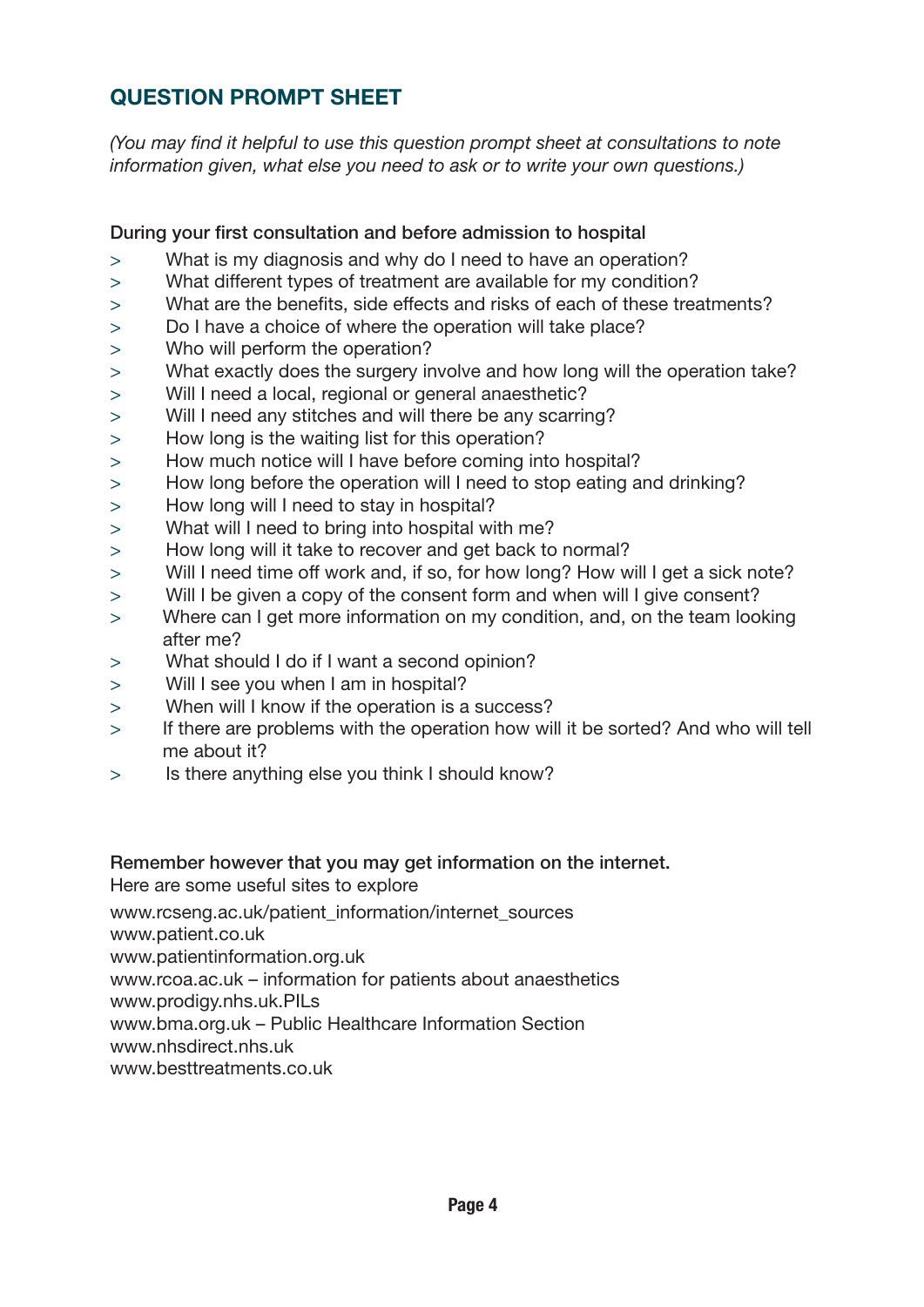#### On Admission

*The nurses will usually look after you now but you will be seen by a member of the surgical team and the anaesthetist. If appropriate agree with the doctor the site needing surgery.*

- > What happens now?
- > Can I still eat or drink?
- > What will I feel like after the operation?
- > How long will the effects of the anaesthetic last?
- > Will I feel any pain after the operation?
- > What should I do and who should I tell if I am in pain?
- > What are the visiting arrangements?
- > Will I return to the same ward after the surgery?
- > When will I see the consultant?
- > When will I know the results of any tests done?
- > When can I expect to go home after the operation?

#### After your operation and before leaving hospital

- > Was the operation as successful as expected?
- > What should I be trying to do on my own, eg going to the bathroom or getting out of bed?
- > Is there anything I should avoid doing?
- > How long will it be before I am back to normal?
- > When will I be able to drive, exercise, do housework and have sexual intimacy?
- > How long before I can go back to work?
- > When and how long for will I need to take any extra medicines (if given)?
- > How much pain, bruising or swelling should I expect when I get home?
- > How will I expect to feel when I get home and for how long?
- > What will I be able or unable to do when I get home?
- > What side effects should I expect?
- > When and where will any stitches be removed?
- > Do I need to return to hospital or my GP for follow up and when will it be?
- > Who can I contact if I need advice when I get home?
- > Are there any facilities available for rehabilitation and support?
- > What can I do to prevent future problems?